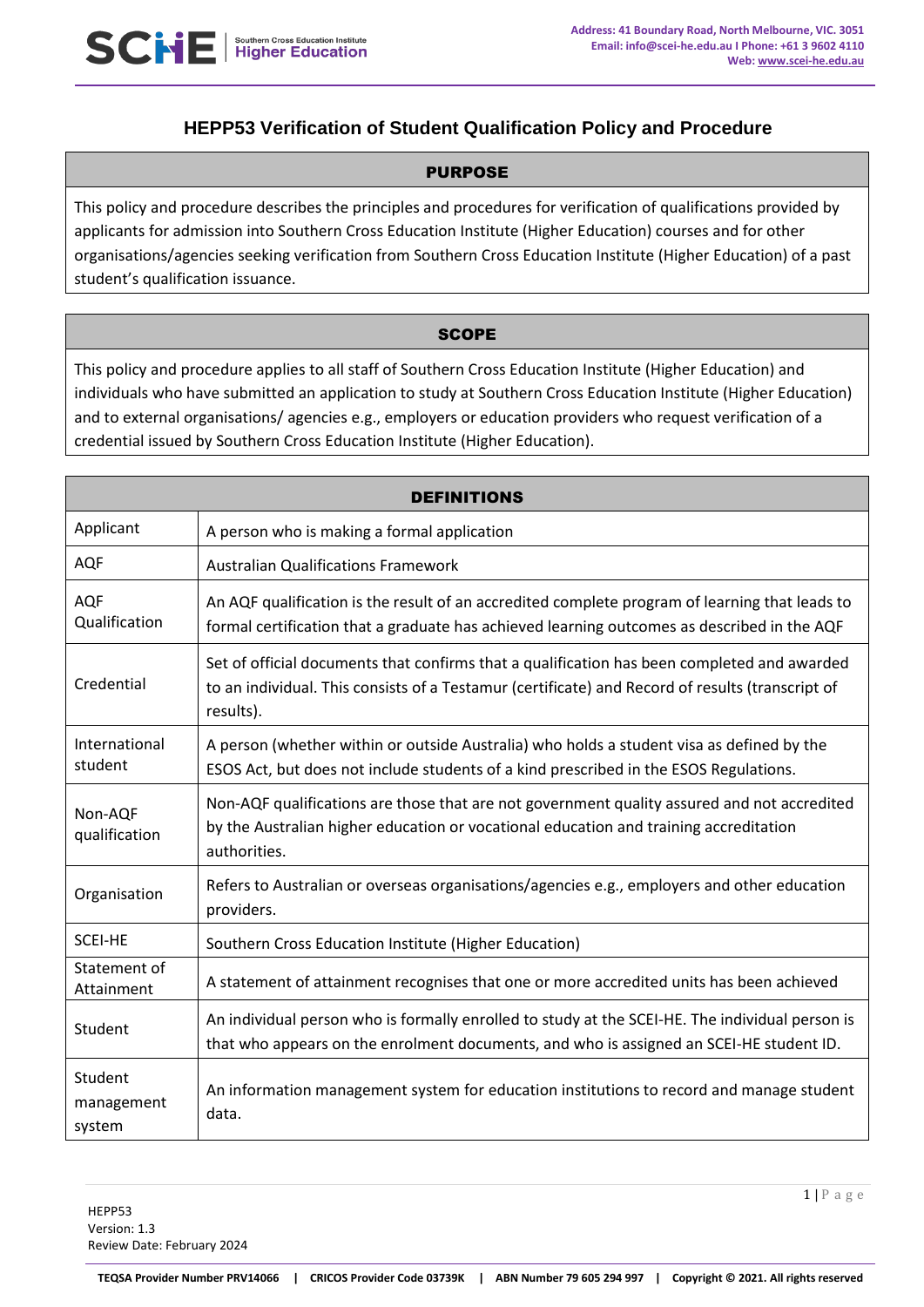#### **POLICY**

- 1. Applicants who apply to enrol in a course provided by SCEI-HE must submit the required credential evidence that they hold the qualification(s) required for entry into that course.
- 2. SCEI-HE is responsible for ensuring submitted credential evidence is appropriately verified and that a written record of this verification is recorded.
- 3. Where any question of authenticity or detail arises, SCEI-HE will verify the documentation at hand as described in the procedure below.
- 4. The admission of a student in a course will be discontinued, and any qualifications awarded rescinded by SCEI-HE, where falsified documentation has been submitted for the assessment of admission to a course.
- 5. SCEI-HE shall attend to a request for verification of a student's issued credential made by an organisation /agency.
- 6. SCEI-HE has the right to reject the request for verification of a student's issued credential based on an incomplete form or other situations.

# PROCEDURE

- **1. Procedure for verification of qualifications submitted by applicants**
	- 1.1. Students' qualification(s) submitted as required for admission into a course may be verified by student administration.
	- 1.2. The admissions officer will verify the applicant's qualification(s) in accordance with the issuing education provider's verification processes.
		- 1.2.1. This may be electronically, through a credential verification service, or manually by

completing and submitting a verification request form and any payment required.

1.2.2. The information sought will be confirmation from the education provider whether the

applicant is a graduate of that education provider and the qualification credential issued.

1.2.3. Confirmation from the education provider of the authenticity of the submitted qualification credential.

#### **2. Procedure for verification of qualifications upon request from another organisation**

- 2.1. An organisation seeking verification of a student's credential issued by SCEI-HE must submit the request via email to [info@scei-he.edu.au](mailto:info@scei-he.edu.au) or post to 155-161 Boundary Road, North Melbourne VIC 3051.
- 2.2. Upon receipt of a completed and authorised form, student administration will conduct a search in the Student Management System to determine the course completed and the issue date of the credential.
- 2.3. Where the search is successful the information provided to the requesting organisation will be limited to the code and title of the course, period of enrolment and credential issue date via email.
- 2.4. Where the search is unsuccessful the requesting organisation will be informed via email.
- 2.5. The processing time upon receipt of the request from an organisation is five working days.